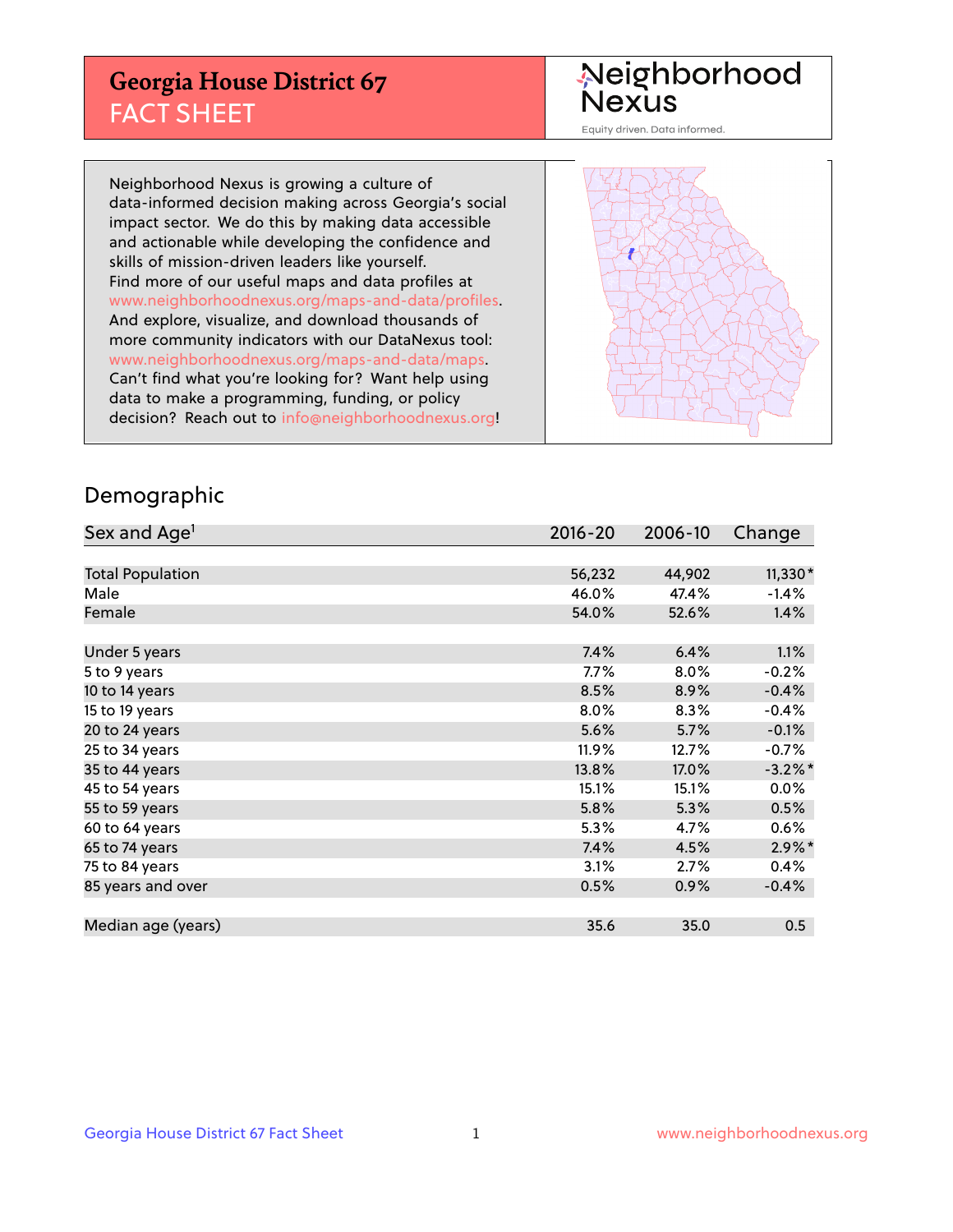## Demographic, continued...

| Race <sup>2</sup>                                            | $2016 - 20$ | 2006-10 | Change     |
|--------------------------------------------------------------|-------------|---------|------------|
| <b>Total population</b>                                      | 56,232      | 44,902  | $11,330*$  |
| One race                                                     | 96.0%       | 98.5%   | $-2.5%$ *  |
| White                                                        | 37.5%       | 42.6%   | $-5.2\%$ * |
| <b>Black or African American</b>                             | 55.1%       | 51.0%   | 4.1%*      |
| American Indian and Alaska Native                            | 0.1%        | 0.3%    | $-0.3%$    |
| Asian                                                        | 1.4%        | 0.9%    | 0.4%       |
| Native Hawaiian and Other Pacific Islander                   | 0.0%        | 0.0%    | 0.0%       |
| Some other race                                              | 2.0%        | 3.5%    | $-1.6\%$ * |
| Two or more races                                            | 4.0%        | 1.5%    | $2.5\%$ *  |
| Race alone or in combination with other race(s) <sup>3</sup> | $2016 - 20$ | 2006-10 | Change     |
| Total population                                             | 56,232      | 44,902  | $11,330*$  |
| White                                                        | 40.8%       | 43.5%   | $-2.8\%$ * |
| <b>Black or African American</b>                             | 56.5%       | 52.0%   | 4.5%*      |
| American Indian and Alaska Native                            | 0.5%        | 1.0%    | $-0.5%$    |
| Asian                                                        | 2.3%        | 1.5%    | 0.9%       |
| Native Hawaiian and Other Pacific Islander                   | 0.1%        | 0.0%    | 0.1%       |
| Some other race                                              | 4.0%        | 3.6%    | 0.4%       |
| Hispanic or Latino and Race <sup>4</sup>                     | $2016 - 20$ | 2006-10 | Change     |
| <b>Total population</b>                                      | 56,232      | 44,902  | $11,330*$  |
| Hispanic or Latino (of any race)                             | 8.2%        | 7.0%    | 1.2%       |
| Not Hispanic or Latino                                       | 91.8%       | 93.0%   | $-1.2%$    |
| White alone                                                  | 34.1%       | 39.9%   | $-5.7\%$ * |
| <b>Black or African American alone</b>                       | 54.4%       | 50.5%   | $3.9\%$ *  |
| American Indian and Alaska Native alone                      | 0.0%        | 0.1%    | $-0.1%$    |
| Asian alone                                                  | 1.4%        | 0.9%    | 0.4%       |
| Native Hawaiian and Other Pacific Islander alone             | 0.0%        | 0.0%    | 0.0%       |
| Some other race alone                                        | 0.2%        | 0.1%    | 0.1%       |
| Two or more races                                            | 1.6%        | 1.4%    | 0.2%       |
| U.S. Citizenship Status <sup>5</sup>                         | 2016-20     | 2006-10 | Change     |
|                                                              |             |         |            |
| Foreign-born population                                      | 4,233       | 3,064   | $1,169*$   |
| Naturalized U.S. citizen                                     | 41.8%       | 45.8%   | $-3.9%$    |
| Not a U.S. citizen                                           | 58.2%       | 54.2%   | 3.9%       |
| Citizen, Voting Age Population <sup>6</sup>                  | $2016 - 20$ | 2006-10 | Change     |
| Citizen, 18 and over population                              | 37,941      | 30,446  | 7,495*     |
| Male                                                         | 42.2%       | 45.3%   | $-3.0\%$ * |
| Female                                                       | 57.8%       | 54.7%   | $3.0\%$ *  |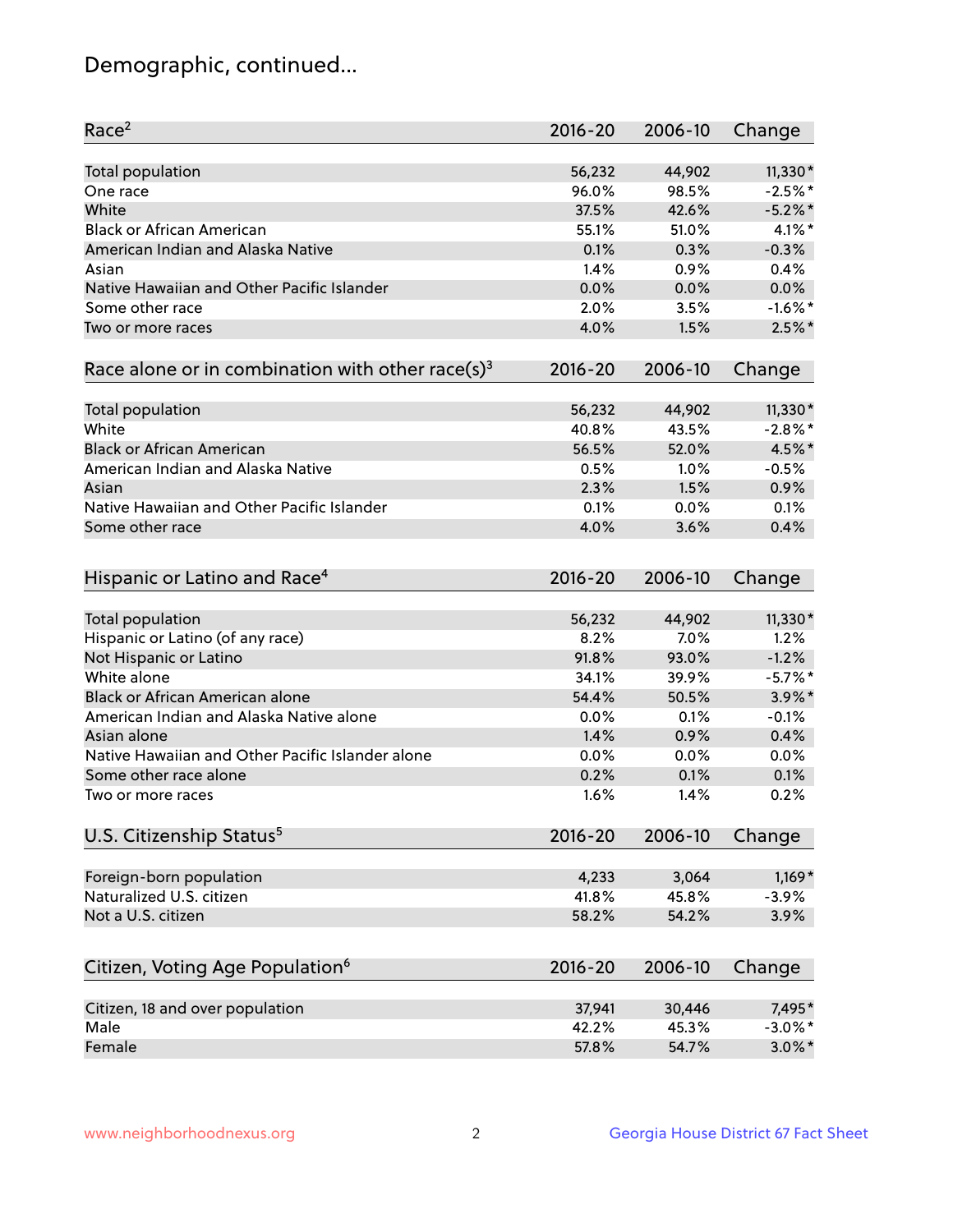#### Economic

| Income <sup>7</sup>                                 | $2016 - 20$ | 2006-10 | Change     |
|-----------------------------------------------------|-------------|---------|------------|
|                                                     |             |         |            |
| All households                                      | 19,794      | 15,977  | $3,818*$   |
| Less than \$10,000                                  | 5.1%        | 5.0%    | 0.1%       |
| \$10,000 to \$14,999                                | 1.9%        | 3.5%    | $-1.7%$    |
| \$15,000 to \$24,999                                | 10.1%       | 8.5%    | 1.6%       |
| \$25,000 to \$34,999                                | 8.4%        | 8.9%    | $-0.6%$    |
| \$35,000 to \$49,999                                | 13.4%       | 13.4%   | $-0.0%$    |
| \$50,000 to \$74,999                                | 16.5%       | 20.3%   | $-3.8\%$ * |
| \$75,000 to \$99,999                                | 13.8%       | 17.1%   | $-3.4\%$ * |
| \$100,000 to \$149,999                              | 17.6%       | 16.3%   | 1.4%       |
| \$150,000 to \$199,999                              | 6.3%        | 4.6%    | $1.8\%$ *  |
| \$200,000 or more                                   | 6.9%        | 2.3%    | 4.6%*      |
| Median household income (dollars)                   | 66,888      | 63,292  | 3,596*     |
| Mean household income (dollars)                     | 86,520      | 71,423  | 15,097*    |
| With earnings                                       | 84.5%       | 86.4%   | $-1.9%$    |
| Mean earnings (dollars)                             | 85,288      | 70,368  | 14,920*    |
| <b>With Social Security</b>                         | 22.5%       | 20.4%   | 2.1%       |
| Mean Social Security income (dollars)               | 19,225      | 16,645  | $2,579*$   |
| With retirement income                              | 18.9%       | 17.4%   | 1.5%       |
| Mean retirement income (dollars)                    | 27,554      | 24,649  | 2,905      |
| With Supplemental Security Income                   | 4.5%        | 2.4%    | $2.1\%$ *  |
| Mean Supplemental Security Income (dollars)         | 9,786       | 9,429   | 357        |
| With cash public assistance income                  | 1.3%        | 1.3%    | 0.0%       |
| Mean cash public assistance income (dollars)        | 1,477       | 3,321   | $-1,844$   |
| With Food Stamp/SNAP benefits in the past 12 months | 14.6%       | 6.5%    | $8.1\%$ *  |
|                                                     |             |         |            |
| Families                                            | 14,023      | 11,652  | 2,370*     |
| Less than \$10,000                                  | 3.9%        | 4.0%    | $-0.1%$    |
| \$10,000 to \$14,999                                | 1.0%        | 2.1%    | $-1.1%$    |
| \$15,000 to \$24,999                                | 10.9%       | 6.8%    | $4.1\%$ *  |
| \$25,000 to \$34,999                                | 5.3%        | 8.4%    | $-3.1%$    |
| \$35,000 to \$49,999                                | 10.5%       | 11.0%   | $-0.5%$    |
| \$50,000 to \$74,999                                | 14.4%       | 19.6%   | $-5.2\%$ * |
| \$75,000 to \$99,999                                | 13.6%       | 20.2%   | $-6.6%$ *  |
| \$100,000 to \$149,999                              | 23.5%       | 19.5%   | 4.0%*      |
| \$150,000 to \$199,999                              | 8.5%        | 5.6%    | $2.9\%$ *  |
| \$200,000 or more                                   | 8.5%        | 2.9%    | 5.6%*      |
| Median family income (dollars)                      | 82,542      | 72,754  | 9,788*     |
| Mean family income (dollars)                        | 99,648      | 79,094  | 20,555*    |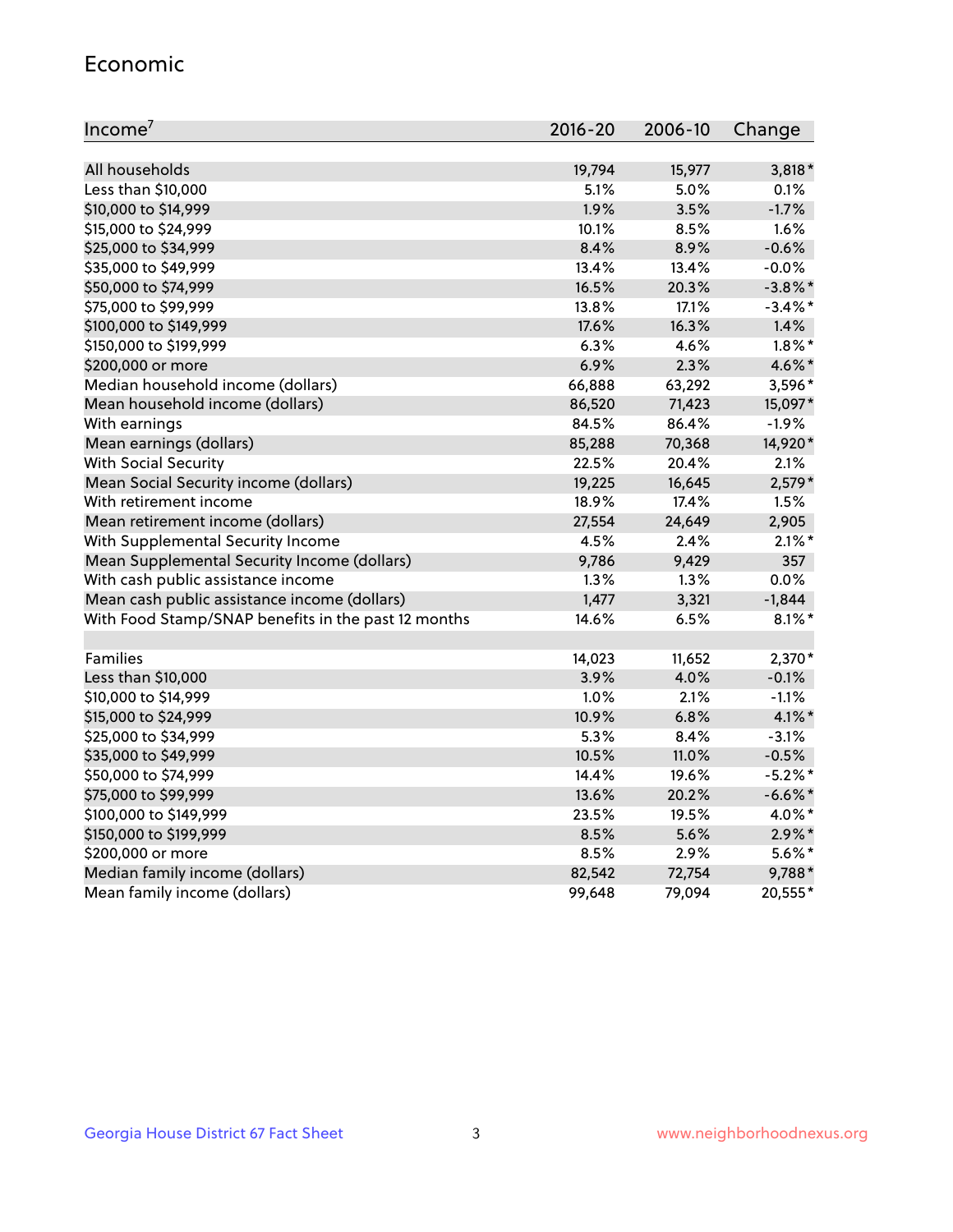## Economic, continued...

| Income, continued <sup>8</sup>                                        | $2016 - 20$ | 2006-10 | Change    |
|-----------------------------------------------------------------------|-------------|---------|-----------|
|                                                                       |             |         |           |
| Nonfamily households                                                  | 5,772       | 4,324   | $1,448*$  |
| Median nonfamily income (dollars)                                     | 42,349      | 39,722  | 2,627     |
| Mean nonfamily income (dollars)                                       | 49,913      | 46,964  | 2,949     |
| Median earnings for workers (dollars)                                 | 36,116      | 35,609  | 507       |
| Median earnings for male full-time, year-round workers                | 48,515      | 49,299  | $-784$    |
| (dollars)                                                             |             |         |           |
| Median earnings for female full-time, year-round workers<br>(dollars) | 40,310      | 39,596  | 713       |
| Per capita income (dollars)                                           | 31,473      | 25,877  | 5,597*    |
|                                                                       |             |         |           |
| Families and People Below Poverty Level <sup>9</sup>                  | 2016-20     | 2006-10 | Change    |
|                                                                       |             |         |           |
| <b>All families</b>                                                   | 11.8%       | 8.5%    | $3.3\%$ * |
| With related children under 18 years                                  | 18.4%       | 11.8%   | 6.5%      |
| With related children under 5 years only                              | 18.8%       | 3.9%    | 14.9%     |
| Married couple families                                               | 4.0%        | 3.7%    | 0.3%      |
| With related children under 18 years                                  | 4.5%        | 4.3%    | 0.3%      |
| With related children under 5 years only                              | 8.2%        | 0.7%    | 7.6%      |
| Families with female householder, no husband present                  | 25.1%       | 22.3%   | 2.8%      |
| With related children under 18 years                                  | 32.3%       | 25.8%   | 6.5%      |
| With related children under 5 years only                              | 24.3%       | 15.3%   | 9.0%      |
| All people                                                            | 13.7%       | 10.6%   | $3.1\%$ * |
| Under 18 years                                                        | 24.8%       | 15.9%   | 8.9%*     |
| Related children under 18 years                                       | 24.7%       | 15.4%   | $9.3\%$ * |
| Related children under 5 years                                        | 35.6%       | 15.4%   | 20.2%     |
| Related children 5 to 17 years                                        | 20.8%       | 15.4%   | 5.4%      |
| 18 years and over                                                     | 9.3%        | 8.5%    | 0.8%      |
| 18 to 64 years                                                        | 9.1%        | 8.8%    | 0.3%      |
| 65 years and over                                                     | 10.2%       | 5.6%    | 4.7%      |
| People in families                                                    | 13.1%       | 9.6%    | $3.5\%$ * |
| Unrelated individuals 15 years and over                               | 17.5%       | 17.1%   | 0.4%      |
|                                                                       |             |         |           |
| Non-Hispanic white people                                             | 5.2%        | 7.1%    | $-1.9%$   |
| Black or African-American people                                      | 17.7%       | 13.4%   | 4.3%      |
| Asian people                                                          | 1.3%        | 0.6%    | 0.7%      |
| Hispanic or Latino people                                             | 16.2%       | 11.9%   | 4.3%      |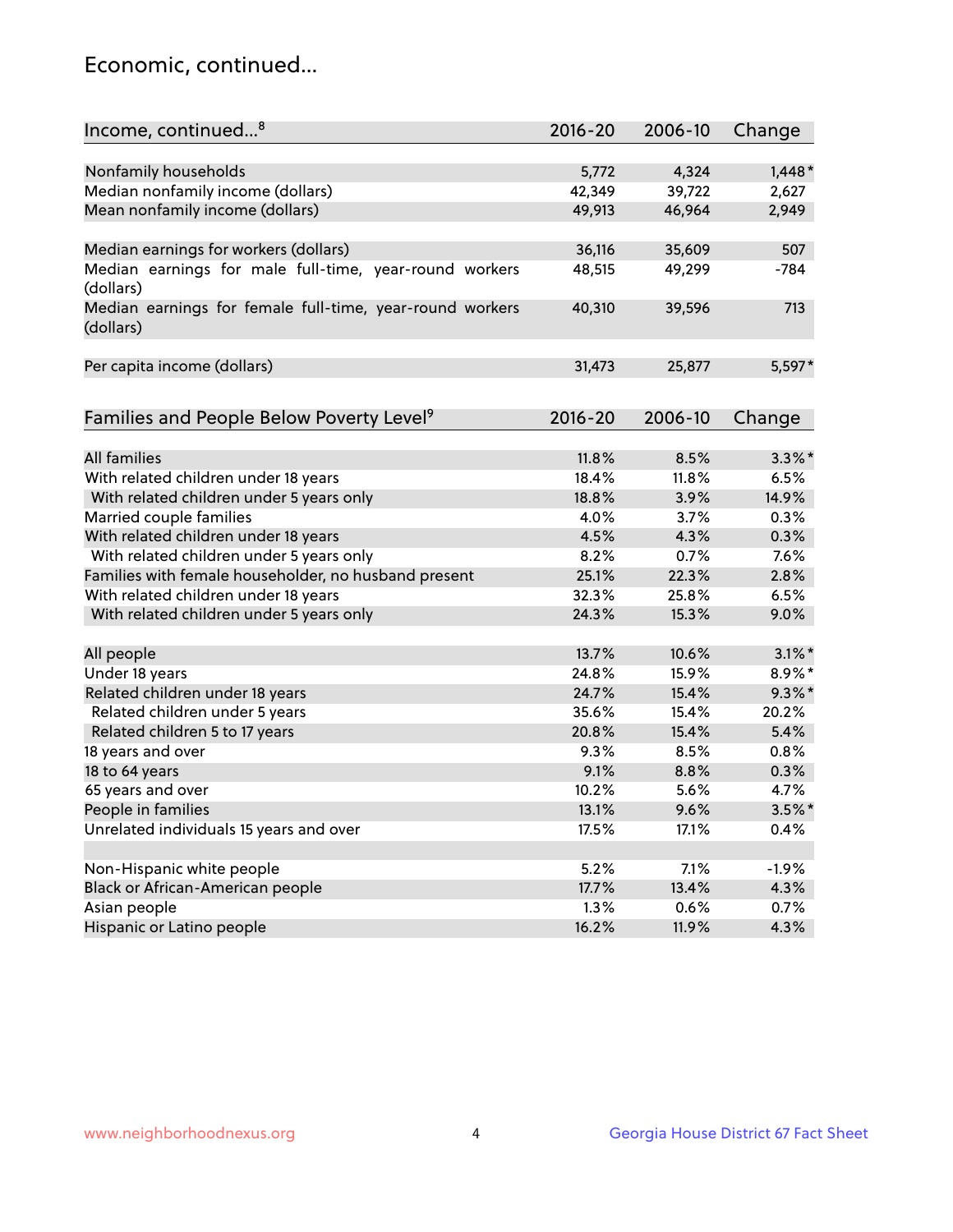## Employment

| Employment Status <sup>10</sup>                                        | $2016 - 20$  | 2006-10        | Change          |
|------------------------------------------------------------------------|--------------|----------------|-----------------|
|                                                                        |              |                |                 |
| Population 16 years and over                                           | 42,113       | 33,538         | 8,575*          |
| In labor force                                                         | 69.3%        | 71.7%          | $-2.4%$         |
| Civilian labor force                                                   | 69.0%        | 71.0%          | $-2.0%$         |
| Employed                                                               | 64.9%        | 64.4%          | 0.5%            |
| Unemployed                                                             | 4.1%         | 6.6%           | $-2.5%$         |
| <b>Armed Forces</b>                                                    | 0.2%         | 0.6%           | $-0.4%$         |
| Not in labor force                                                     | 30.7%        | 28.3%          | 2.4%            |
|                                                                        |              |                |                 |
| Civilian labor force                                                   | 29,069       | 23,825         | $5,244*$        |
| <b>Unemployment Rate</b>                                               | 6.0%         | 9.3%           | $-3.4%$         |
| Females 16 years and over                                              | 23,924       | 17,934         | 5,990*          |
| In labor force                                                         | 67.5%        | 67.4%          | 0.1%            |
| Civilian labor force                                                   | 67.5%        | 66.7%          | 0.8%            |
| Employed                                                               | 63.3%        | 60.9%          | 2.3%            |
|                                                                        |              |                |                 |
| Own children of the householder under 6 years                          | 4,195        | 3,473          | $723*$          |
| All parents in family in labor force                                   | 77.0%        | 70.0%          | 7.0%            |
|                                                                        |              |                |                 |
| Own children of the householder 6 to 17 years                          | 9,989        | 8,548          | $1,440*$        |
| All parents in family in labor force                                   | 84.3%        | 79.5%          | 4.8%            |
|                                                                        |              |                |                 |
| Industry <sup>11</sup>                                                 | 2016-20      | 2006-10        | Change          |
|                                                                        |              |                |                 |
| Civilian employed population 16 years and over                         | 27,328       | 21,598         | 5,730*          |
| Agriculture, forestry, fishing and hunting, and mining<br>Construction | 0.3%<br>4.6% | 0.6%           | $-0.3%$         |
|                                                                        |              | 6.7%           | $-2.1\%$ *      |
| Manufacturing<br>Wholesale trade                                       | 9.1%<br>2.9% | 8.1%<br>3.9%   | 1.1%<br>$-1.0%$ |
| Retail trade                                                           | 8.2%         |                | $-3.3\%$ *      |
|                                                                        | 13.5%        | 11.5%<br>12.9% | 0.7%            |
| Transportation and warehousing, and utilities<br>Information           | 2.0%         | 2.2%           | $-0.2%$         |
| Finance and insurance, and real estate and rental and leasing          | 6.1%         | 5.8%           | 0.2%            |
| Professional, scientific, and management, and administrative           | 12.8%        | 9.1%           | $3.6\%$ *       |
| and waste management services                                          |              |                |                 |
| Educational services, and health care and social assistance            | 20.5%        | 19.4%          | 1.1%            |
| Arts, entertainment, and recreation, and accommodation and             | 12.1%        | 8.2%           | 3.9%*           |
| food services                                                          |              |                |                 |
| Other services, except public administration                           | 3.6%         | 4.5%           | $-0.8%$         |
| Public administration                                                  | 4.4%         | 7.2%           | $-2.8\%$ *      |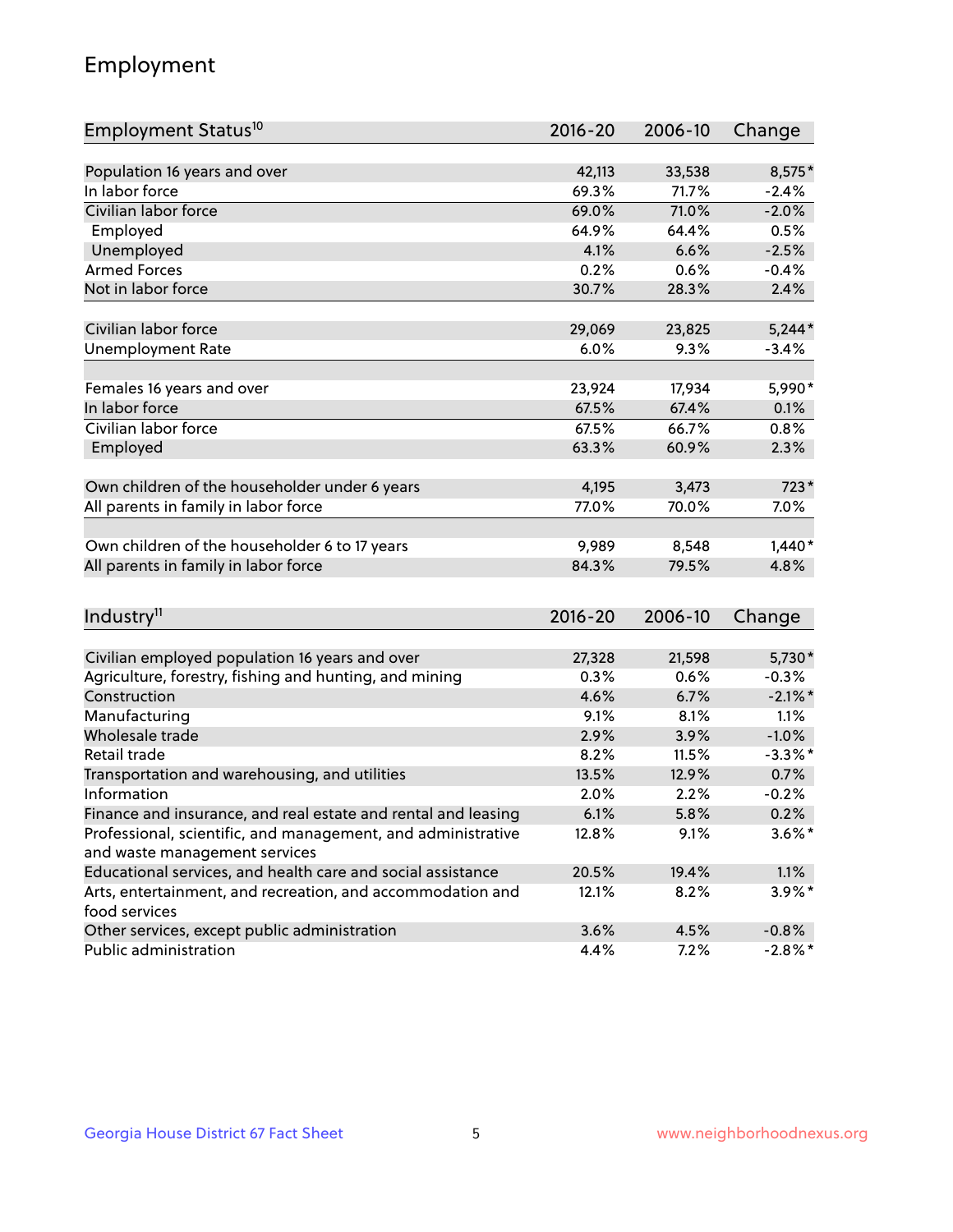## Employment, continued...

| Occupation <sup>12</sup>                                    | $2016 - 20$ | 2006-10 | Change     |
|-------------------------------------------------------------|-------------|---------|------------|
| Civilian employed population 16 years and over              | 27,328      | 21,598  | 5,730*     |
| Management, business, science, and arts occupations         | 39.9%       | 34.9%   | $5.0\%$ *  |
| Service occupations                                         | 16.3%       | 13.5%   | $2.7\%$ *  |
| Sales and office occupations                                | 19.9%       | 27.1%   | $-7.3\%$ * |
| Natural<br>and<br>maintenance                               | 6.9%        | 10.1%   | $-3.2\%$ * |
| resources,<br>construction,<br>occupations                  |             |         |            |
| Production, transportation, and material moving occupations | 17.1%       | 14.4%   | $2.7\%$ *  |
| Class of Worker <sup>13</sup>                               | $2016 - 20$ | 2006-10 | Change     |
| Civilian employed population 16 years and over              | 27,328      | 21,598  | 5,730*     |
| Private wage and salary workers                             | 79.3%       | 76.9%   | 2.4%       |
| Government workers                                          | 16.3%       | 18.3%   | $-1.9%$    |
| Self-employed in own not incorporated business workers      | 3.8%        | 4.6%    | $-0.8%$    |
| Unpaid family workers                                       | 0.5%        | 0.2%    | 0.3%       |
| Job Flows <sup>14</sup>                                     |             |         |            |
|                                                             | 2019        | 2010    | Change     |
| Total Jobs in district                                      | 11,732      | 9,492   | 2,240      |
| Held by residents of district                               | 10.9%       | 10.2%   | 0.7%       |
| Held by non-residents of district                           | 89.1%       | 89.8%   | $-0.7%$    |
| Jobs by Industry Sector <sup>15</sup>                       | 2019        | 2010    | Change     |
| Total Jobs in district                                      | 11,732      | 9,492   | 2,240      |
| Goods Producing sectors                                     | 16.8%       | 20.9%   | $-4.1%$    |
| Trade, Transportation, and Utilities sectors                | 25.4%       | 29.0%   | $-3.5%$    |
| All Other Services sectors                                  | 57.7%       | 50.1%   | 7.6%       |
|                                                             |             |         |            |
| Total Jobs in district held by district residents           | 1,279       | 964     | 315        |
| <b>Goods Producing sectors</b>                              | 20.8%       | 26.0%   | $-5.2%$    |
| Trade, Transportation, and Utilities sectors                | 17.9%       | 20.7%   | $-2.8%$    |
| All Other Services sectors                                  | 61.3%       | 53.2%   | 8.1%       |
|                                                             |             |         |            |
| Jobs by Earnings <sup>16</sup>                              | 2019        | 2010    | Change     |
| Total Jobs in district                                      | 11,732      | 9,492   | 2,240      |
| Jobs with earnings \$1250/month or less                     | 28.1%       | 26.6%   | 1.5%       |
| Jobs with earnings \$1251/month to \$3333/month             | 32.2%       | 44.3%   | $-12.1%$   |
| Jobs with earnings greater than \$3333/month                | 39.7%       | 29.1%   | 10.5%      |
|                                                             |             |         |            |
| Total Jobs in district held by district residents           | 1,279       | 964     | 315        |
| Jobs with earnings \$1250/month or less                     | 29.2%       | 27.0%   | 2.2%       |
| Jobs with earnings \$1251/month to \$3333/month             | 35.3%       | 49.2%   | $-13.8%$   |
| Jobs with earnings greater than \$3333/month                | 35.5%       | 23.9%   | 11.6%      |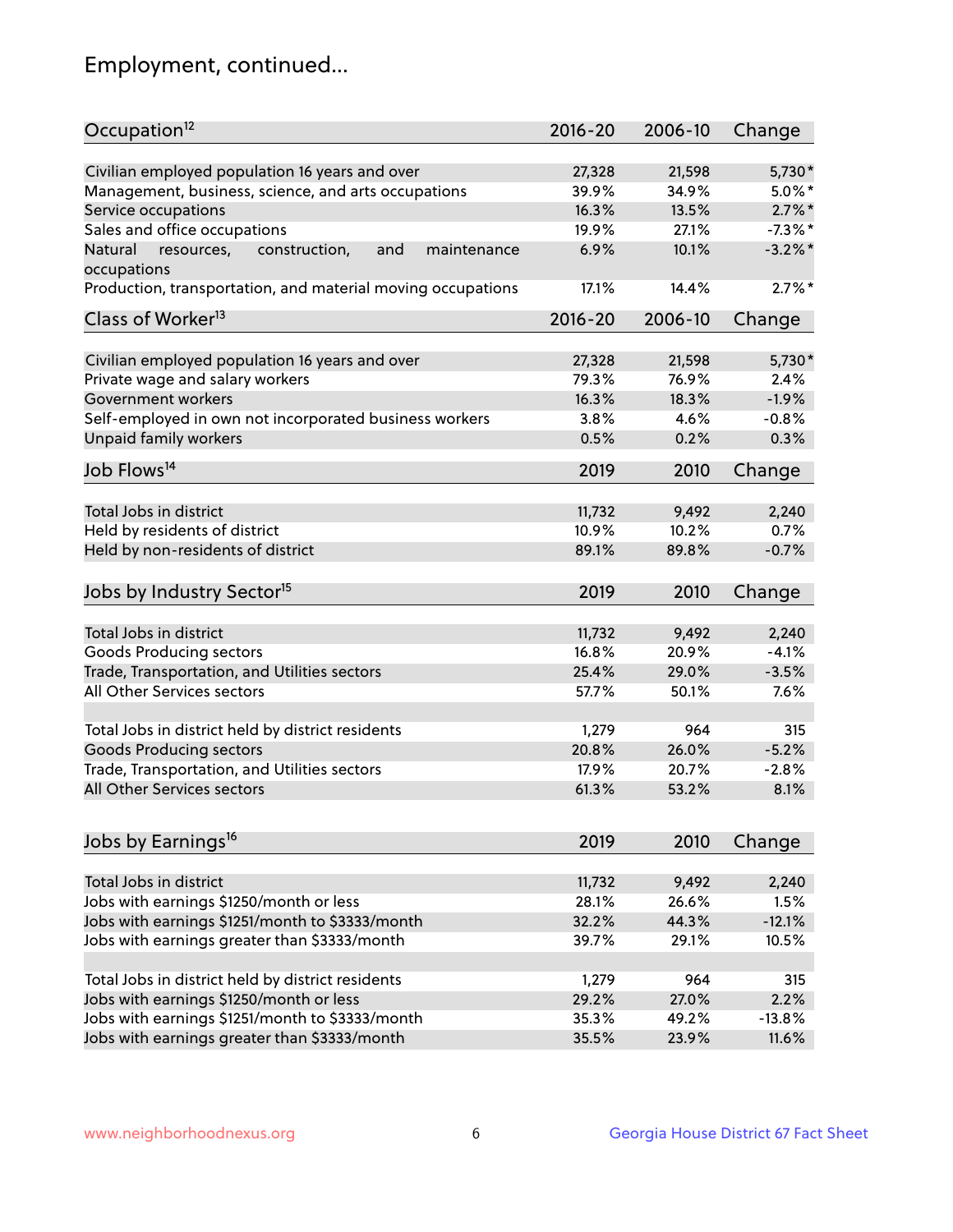## Employment, continued...

| Jobs by Age of Worker <sup>17</sup>               | 2019   | 2010  | Change  |
|---------------------------------------------------|--------|-------|---------|
|                                                   |        |       |         |
| Total Jobs in district                            | 11,732 | 9,492 | 2,240   |
| Jobs with workers age 29 or younger               | 23.6%  | 22.1% | 1.6%    |
| Jobs with workers age 30 to 54                    | 54.3%  | 59.0% | $-4.7%$ |
| Jobs with workers age 55 or older                 | 22.1%  | 18.9% | 3.1%    |
|                                                   |        |       |         |
| Total Jobs in district held by district residents | 1.279  | 964   | 315     |
| Jobs with workers age 29 or younger               | 22.8%  | 20.0% | 2.7%    |
| Jobs with workers age 30 to 54                    | 51.1%  | 59.4% | $-8.4%$ |
| Jobs with workers age 55 or older                 | 26.2%  | 20.5% | 5.7%    |
|                                                   |        |       |         |

#### Education

| School Enrollment <sup>18</sup>                | $2016 - 20$ | 2006-10  | Change     |
|------------------------------------------------|-------------|----------|------------|
|                                                |             |          |            |
| Population 3 years and over enrolled in school | 15,842      | 13,952   | 1,890*     |
| Nursery school, preschool                      | 7.2%        | 7.1%     | 0.1%       |
| Kindergarten                                   | 5.3%        | 4.6%     | 0.7%       |
| Elementary school (grades 1-8)                 | 44.7%       | 44.2%    | 0.6%       |
| High school (grades 9-12)                      | 25.6%       | 22.1%    | $3.5\%$ *  |
| College or graduate school                     | 17.0%       | 22.0%    | $-4.9\%*$  |
| Educational Attainment <sup>19</sup>           | $2016 - 20$ | 2006-10  | Change     |
|                                                |             |          |            |
| Population 25 years and over                   | 35,306      | 28,173   | $7,133*$   |
| Less than 9th grade                            | 2.6%        | 3.9%     | $-1.2%$    |
| 9th to 12th grade, no diploma                  | 7.3%        | 6.6%     | 0.8%       |
| High school graduate (includes equivalency)    | 24.6%       | 31.3%    | $-6.7\%$ * |
| Some college, no degree                        | 22.8%       | 22.5%    | 0.3%       |
| Associate's degree                             | 10.2%       | 6.6%     | $3.6\%$ *  |
| Bachelor's degree                              | 21.9%       | 19.2%    | $2.7\%$ *  |
| Graduate or professional degree                | 10.7%       | $10.0\%$ | 0.7%       |
|                                                |             |          |            |
| Percent high school graduate or higher         | 90.0%       | 89.5%    | $0.5\%$    |
| Percent bachelor's degree or higher            | 32.5%       | 29.2%    | $3.4\%$ *  |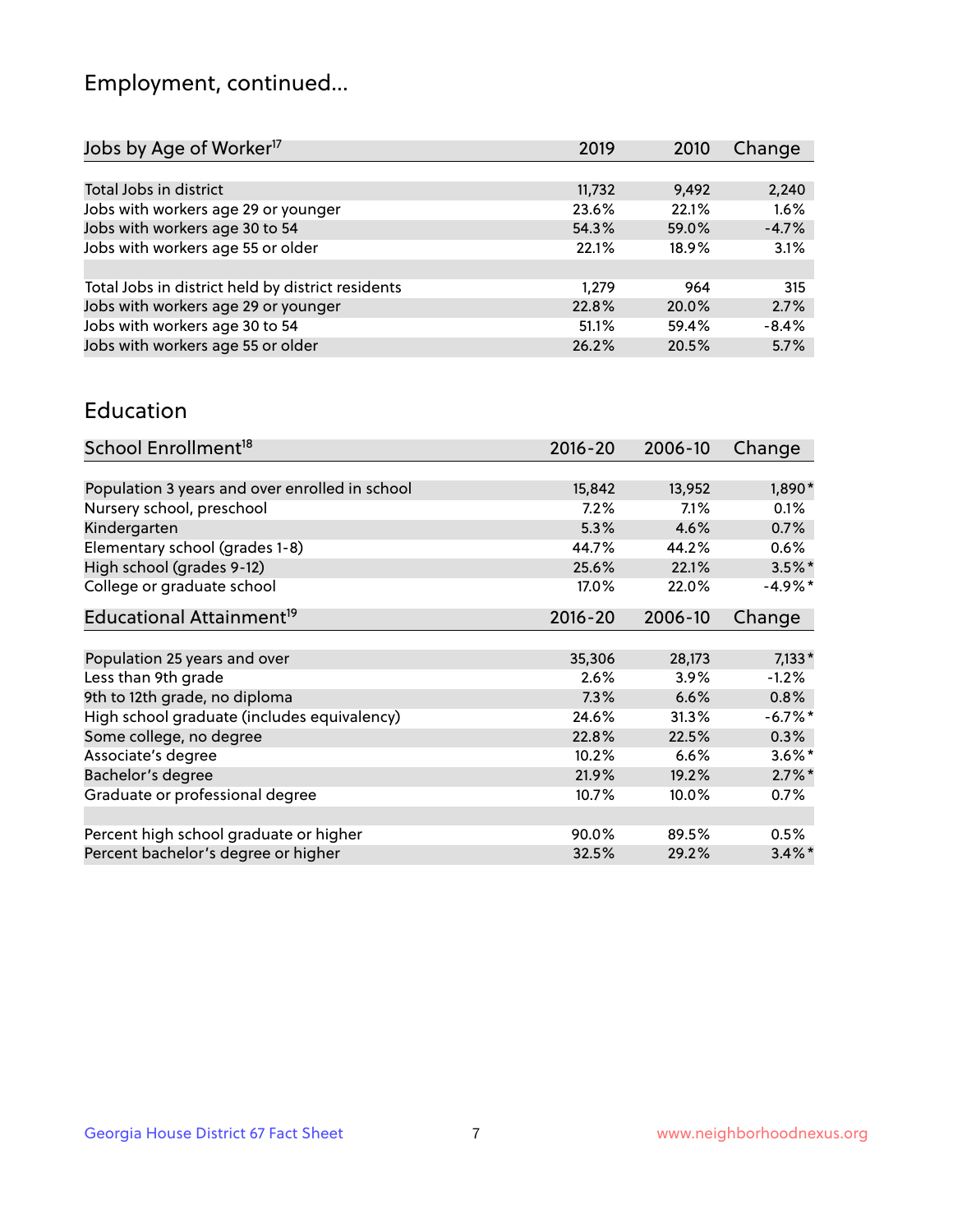## Housing

| Households by Type <sup>20</sup>                     | 2016-20      | 2006-10      | Change              |
|------------------------------------------------------|--------------|--------------|---------------------|
|                                                      |              |              |                     |
| <b>Total households</b>                              | 19,794       | 15,977       | $3,818*$            |
| Family households (families)                         | 70.8%        | 72.9%        | $-2.1%$             |
| With own children under 18 years                     | 31.8%        | 35.6%        | $-3.8%$             |
| Married-couple family                                | 44.3%        | 51.8%        | $-7.5%$ *           |
| With own children of the householder under 18 years  | 16.9%        | 23.6%        | $-6.7\%$ *          |
| Male householder, no wife present, family            | 5.8%         | 4.3%         | 1.5%                |
| With own children of the householder under 18 years  | 2.1%         | 1.7%         | 0.4%                |
| Female householder, no husband present, family       | 20.7%        | 16.9%        | $3.8\%$ *           |
| With own children of the householder under 18 years  | 12.8%        | 10.3%        | 2.5%                |
| Nonfamily households                                 | 29.2%        | 27.1%        | 2.1%                |
| Householder living alone                             | 25.7%        | 23.1%        | 2.6%                |
| 65 years and over                                    | 6.4%         | 4.0%         | $2.3\%$ *           |
|                                                      |              |              |                     |
| Households with one or more people under 18 years    | 36.3%        | 41.7%        | $-5.4\%$ *          |
| Households with one or more people 65 years and over | 22.1%        | 15.8%        | $6.3\%$ *           |
| Average household size                               | 2.83         | 2.81         | 0.02                |
| Average family size                                  | 3.44         | 3.33         | 0.11                |
|                                                      |              |              |                     |
| Housing Occupancy <sup>21</sup>                      | $2016 - 20$  | 2006-10      | Change              |
|                                                      | 20,893       | 18,364       | 2,529*              |
| Total housing units<br>Occupied housing units        | 94.7%        | 87.0%        | $7.7\%$ *           |
| Vacant housing units                                 | 5.3%         | 13.0%        | $-7.7%$ *           |
|                                                      |              |              |                     |
| Homeowner vacancy rate                               | 1.6          | 5.9          | $-4.2*$             |
| Rental vacancy rate                                  | 1.2          | 16.0         | $-14.7*$            |
|                                                      |              |              |                     |
| Units in Structure <sup>22</sup>                     | $2016 - 20$  | 2006-10      | Change              |
| Total housing units                                  | 20,893       | 18,364       | $2,529*$            |
| 1-unit, detached                                     | 76.3%        | 79.5%        | $-3.2%$ *           |
|                                                      |              |              |                     |
| 1-unit, attached                                     | 5.1%         | 3.6%         | 1.6%                |
| 2 units                                              | 0.2%         | 1.9%         | $-1.7%$             |
| 3 or 4 units                                         | 2.6%         | 1.6%         | 0.9%                |
| 5 to 9 units                                         | 7.4%         | 5.8%         | 1.6%                |
| 10 to 19 units                                       | 2.4%         | 2.1%         | 0.3%                |
| 20 or more units                                     |              |              |                     |
|                                                      | 2.9%         | 1.4%         | 1.5%                |
| Mobile home<br>Boat, RV, van, etc.                   | 3.0%<br>0.1% | 3.9%<br>0.2% | $-0.9\%$<br>$-0.1%$ |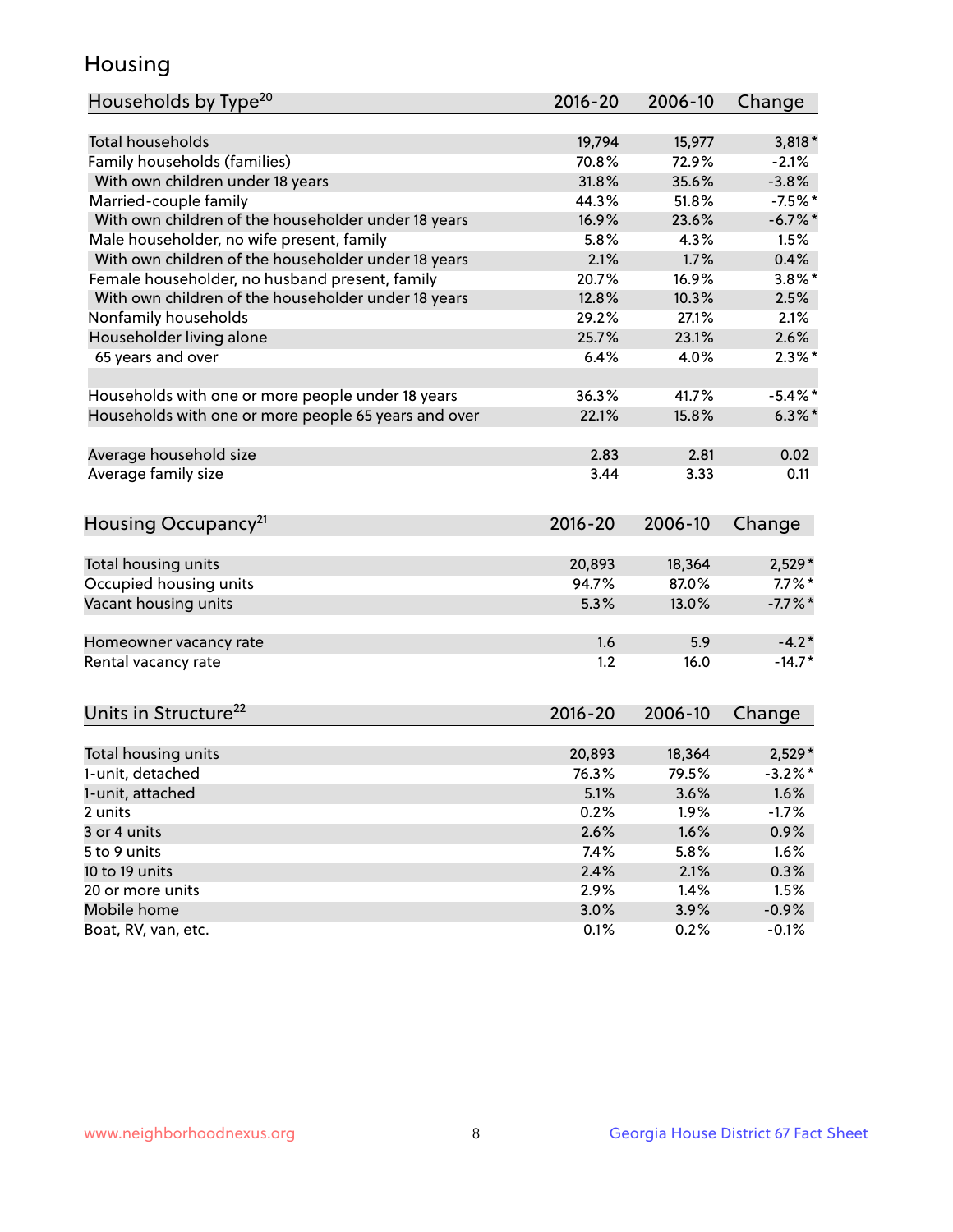## Housing, Continued...

| Year Structure Built <sup>23</sup>             | 2016-20     | 2006-10 | Change      |
|------------------------------------------------|-------------|---------|-------------|
| Total housing units                            | 20,893      | 18,364  | 2,529*      |
| Built 2014 or later                            | 5.1%        | (X)     | (X)         |
| Built 2010 to 2013                             | 4.4%        | (X)     | (X)         |
| Built 2000 to 2009                             | 37.9%       | 42.1%   | $-4.2%$     |
| Built 1990 to 1999                             | 21.5%       | 22.9%   | $-1.4%$     |
| Built 1980 to 1989                             | 11.8%       | 12.9%   | $-1.1%$     |
| Built 1970 to 1979                             | 10.4%       | 9.5%    | 0.9%        |
| Built 1960 to 1969                             | 4.0%        | 4.9%    | $-0.9%$     |
| Built 1950 to 1959                             | 3.2%        | 4.2%    | $-1.0%$     |
| Built 1940 to 1949                             | 0.9%        | 1.5%    | $-0.5%$     |
| Built 1939 or earlier                          | 0.9%        | 2.1%    | $-1.2%$     |
|                                                |             |         |             |
| Housing Tenure <sup>24</sup>                   | $2016 - 20$ | 2006-10 | Change      |
| Occupied housing units                         | 19,794      | 15,977  | $3,818*$    |
| Owner-occupied                                 | 63.0%       | 76.9%   | $-13.8\%$ * |
| Renter-occupied                                | 37.0%       | 23.1%   | 13.8%*      |
| Average household size of owner-occupied unit  | 2.91        | 2.81    | $0.10*$     |
| Average household size of renter-occupied unit | 2.70        | 2.81    | $-0.11$     |
| Residence 1 Year Ago <sup>25</sup>             | $2016 - 20$ | 2006-10 | Change      |
|                                                |             |         |             |
| Population 1 year and over                     | 54,808      | 44,289  | 10,520*     |
| Same house                                     | 87.7%       | 87.2%   | 0.5%        |
| Different house in the U.S.                    | 12.0%       | 12.5%   | $-0.4%$     |
| Same county                                    | 4.0%        | 5.5%    | $-1.5%$     |
| Different county                               | 8.0%        | 7.0%    | 1.0%        |
| Same state                                     | 5.6%        | 4.5%    | 1.1%        |
| Different state                                | 2.5%        | 2.5%    | $-0.1%$     |
| Abroad                                         | 0.3%        | 0.3%    | $-0.0%$     |
| Value of Housing Unit <sup>26</sup>            | $2016 - 20$ | 2006-10 | Change      |
| Owner-occupied units                           | 12,475      | 12,279  | 196         |
| Less than \$50,000                             | 3.4%        | 4.4%    | $-1.0%$     |
| \$50,000 to \$99,999                           | 9.3%        | 7.8%    | 1.5%        |
| \$100,000 to \$149,999                         | 16.2%       | 21.7%   | $-5.5%$ *   |
| \$150,000 to \$199,999                         | 14.3%       | 26.1%   | $-11.8\%$ * |
| \$200,000 to \$299,999                         | 28.1%       | 28.1%   | $-0.1%$     |
| \$300,000 to \$499,999                         | 23.6%       | 9.6%    | 14.0%*      |
| \$500,000 to \$999,999                         | 4.2%        | 1.8%    | 2.3%        |
| \$1,000,000 or more                            | 0.9%        | 0.4%    | 0.5%        |
| Median (dollars)                               | 219,624     | 173,185 | 46,439*     |
| Mortgage Status <sup>27</sup>                  | $2016 - 20$ | 2006-10 | Change      |
|                                                |             |         |             |
| Owner-occupied units                           | 12,475      | 12,279  | 196         |
| Housing units with a mortgage                  | 71.2%       | 82.9%   | $-11.8\%$ * |
| Housing units without a mortgage               | 28.8%       | 17.1%   | $11.8\%$ *  |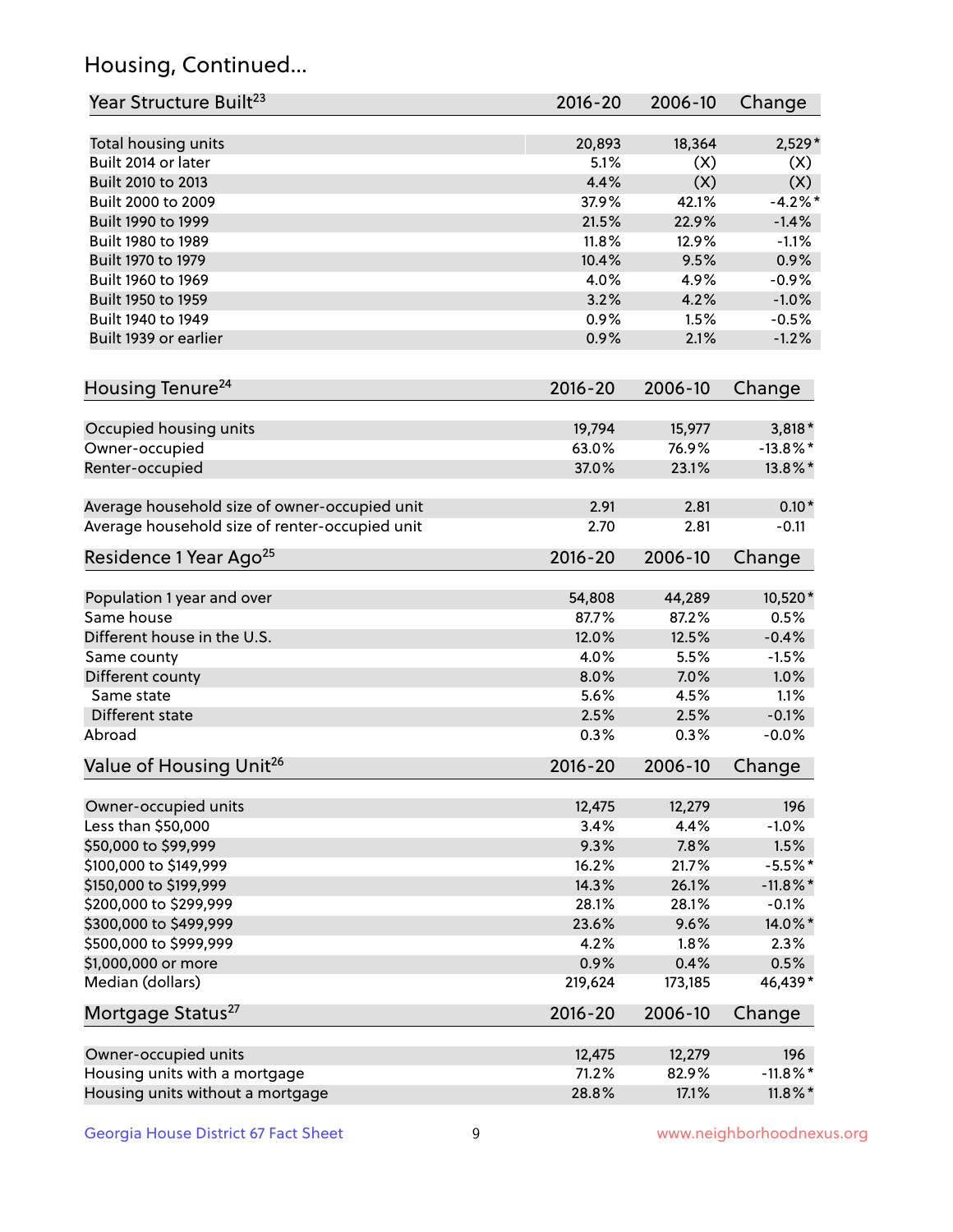## Housing, Continued...

| Selected Monthly Owner Costs <sup>28</sup>                                            | $2016 - 20$ | 2006-10 | Change     |
|---------------------------------------------------------------------------------------|-------------|---------|------------|
| Housing units with a mortgage                                                         | 8,876       | 10,183  | $-1,307*$  |
| Less than \$300                                                                       | 0.3%        | 0.1%    | 0.2%       |
| \$300 to \$499                                                                        | 0.7%        | 1.1%    | $-0.4%$    |
| \$500 to \$999                                                                        | 12.9%       | 9.7%    | 3.2%       |
| \$1,000 to \$1,499                                                                    | 36.2%       | 36.2%   | $-0.0%$    |
| \$1,500 to \$1,999                                                                    | 26.1%       | 32.8%   | $-6.7\%$ * |
| \$2,000 to \$2,999                                                                    | 19.3%       | 17.1%   | 2.3%       |
| \$3,000 or more                                                                       | 4.4%        | 2.9%    | 1.5%       |
| Median (dollars)                                                                      | 1,498       | 1,543   | $-45*$     |
| Housing units without a mortgage                                                      | 3,599       | 2,096   | $1,503*$   |
| Less than \$150                                                                       | 1.2%        | 4.0%    | $-2.8%$    |
| \$150 to \$249                                                                        | 12.3%       | 8.4%    | 3.9%       |
| \$250 to \$349                                                                        | 13.6%       | 25.8%   | $-12.2%$   |
| \$350 to \$499                                                                        | 22.5%       | 31.5%   | $-9.0\%$ * |
| \$500 to \$699                                                                        | 30.7%       | 21.4%   | $9.3\%$ *  |
| \$700 or more                                                                         | 19.8%       | 9.0%    | 10.8%*     |
| Median (dollars)                                                                      | 502         | 406     | $96*$      |
| Selected Monthly Owner Costs as a Percentage of<br>Household Income <sup>29</sup>     | $2016 - 20$ | 2006-10 | Change     |
| Housing units with a mortgage (excluding units where<br>SMOCAPI cannot be computed)   | 8,801       | 10,111  | $-1,310*$  |
| Less than 20.0 percent                                                                | 47.8%       | 33.4%   | 14.5%*     |
| 20.0 to 24.9 percent                                                                  | 19.3%       | 17.8%   | 1.5%       |
| 25.0 to 29.9 percent                                                                  | 8.9%        | 13.6%   | $-4.7\%$ * |
| 30.0 to 34.9 percent                                                                  | 5.1%        | 7.0%    | $-1.9%$    |
| 35.0 percent or more                                                                  | 18.9%       | 28.3%   | $-9.3%$ *  |
| Not computed                                                                          | 75          | 72      | 3          |
| Housing unit without a mortgage (excluding units where<br>SMOCAPI cannot be computed) | 3,574       | 2,082   | $1,492*$   |
| Less than 10.0 percent                                                                | 50.9%       | 47.3%   | 3.6%       |
| 10.0 to 14.9 percent                                                                  | 21.1%       | 21.5%   | $-0.4%$    |
| 15.0 to 19.9 percent                                                                  | 12.8%       | 10.4%   | 2.4%       |
| 20.0 to 24.9 percent                                                                  | 4.0%        | 4.5%    | $-0.6%$    |
| 25.0 to 29.9 percent                                                                  | 1.5%        | 3.1%    | $-1.5%$    |
| 30.0 to 34.9 percent                                                                  | 2.7%        | 2.3%    | 0.4%       |
| 35.0 percent or more                                                                  | 7.0%        | 10.9%   | $-3.9%$    |
| Not computed                                                                          | 24          | 13      | 11         |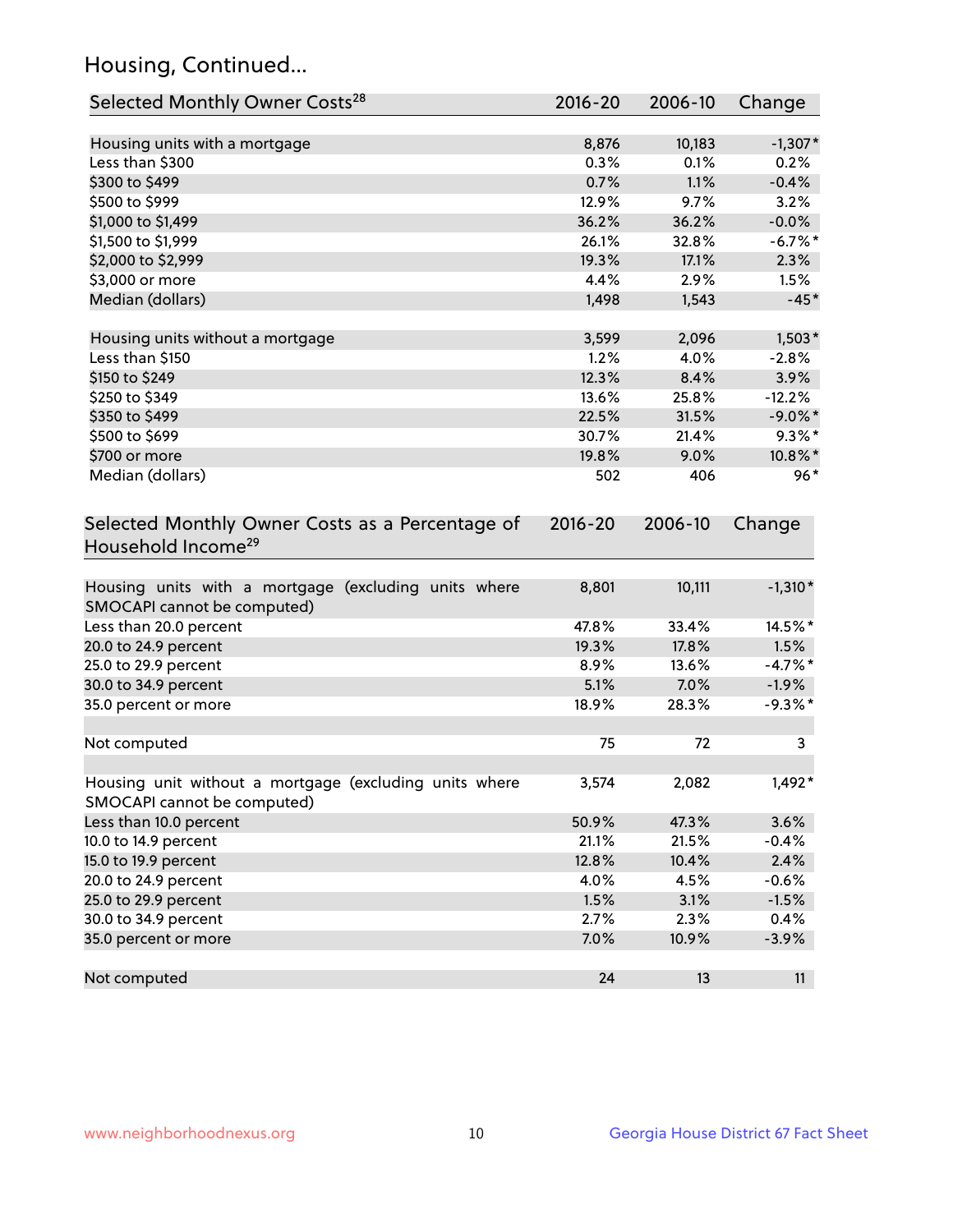## Housing, Continued...

| Gross Rent <sup>30</sup>   | 2016-20 | 2006-10 | Change   |
|----------------------------|---------|---------|----------|
|                            |         |         |          |
| Occupied units paying rent | 7,105   | 3,393   | $3,712*$ |
| Less than \$200            | $0.0\%$ | 0.3%    | $-0.3%$  |
| \$200 to \$499             | 1.8%    | 3.3%    | $-1.6%$  |
| \$500 to \$749             | 6.7%    | 18.1%   | $-11.4%$ |
| \$750 to \$999             | 25.6%   | 32.6%   | $-6.9%$  |
| \$1,000 to \$1,499         | 47.5%   | 35.1%   | 12.4%    |
| \$1,500 to \$1,999         | 16.8%   | 9.3%    | 7.5%     |
| \$2,000 or more            | $1.6\%$ | 1.2%    | 0.3%     |
| Median (dollars)           | 1,113   | 1,182   | $-69$    |
|                            |         |         |          |
| No rent paid               | 215     | 305     | $-90$    |
|                            |         |         |          |

| Gross Rent as a Percentage of Household Income <sup>31</sup>                   | $2016 - 20$ | 2006-10 | Change   |
|--------------------------------------------------------------------------------|-------------|---------|----------|
|                                                                                |             |         |          |
| Occupied units paying rent (excluding units where GRAPI<br>cannot be computed) | 7,087       | 3,357   | $3,730*$ |
| Less than 15.0 percent                                                         | 12.5%       | 10.2%   | 2.3%     |
| 15.0 to 19.9 percent                                                           | 10.1%       | 11.1%   | $-1.0%$  |
| 20.0 to 24.9 percent                                                           | 10.1%       | 13.6%   | $-3.5%$  |
| 25.0 to 29.9 percent                                                           | 10.2%       | 9.8%    | 0.5%     |
| 30.0 to 34.9 percent                                                           | $9.9\%$     | 9.7%    | 0.2%     |
| 35.0 percent or more                                                           | 47.1%       | 45.6%   | 1.5%     |
|                                                                                |             |         |          |
| Not computed                                                                   | 233         | 340     | $-107$   |

## Transportation

| Commuting to Work <sup>32</sup>           | 2016-20 | 2006-10 | Change     |
|-------------------------------------------|---------|---------|------------|
|                                           |         |         |            |
| Workers 16 years and over                 | 26,936  | 21,161  | $5,774*$   |
| Car, truck, or van - drove alone          | 76.1%   | 78.5%   | $-2.4%$    |
| Car, truck, or van - carpooled            | 10.1%   | 13.2%   | $-3.1\%$ * |
| Public transportation (excluding taxicab) | 2.4%    | 3.3%    | $-0.9%$    |
| Walked                                    | 0.9%    | 0.6%    | 0.3%       |
| Other means                               | 3.9%    | 1.2%    | $2.7\%$ *  |
| Worked at home                            | 6.6%    | 3.3%    | $3.2\%$ *  |
|                                           |         |         |            |
| Mean travel time to work (minutes)        | 30.4    | 31.1    | $-0.7*$    |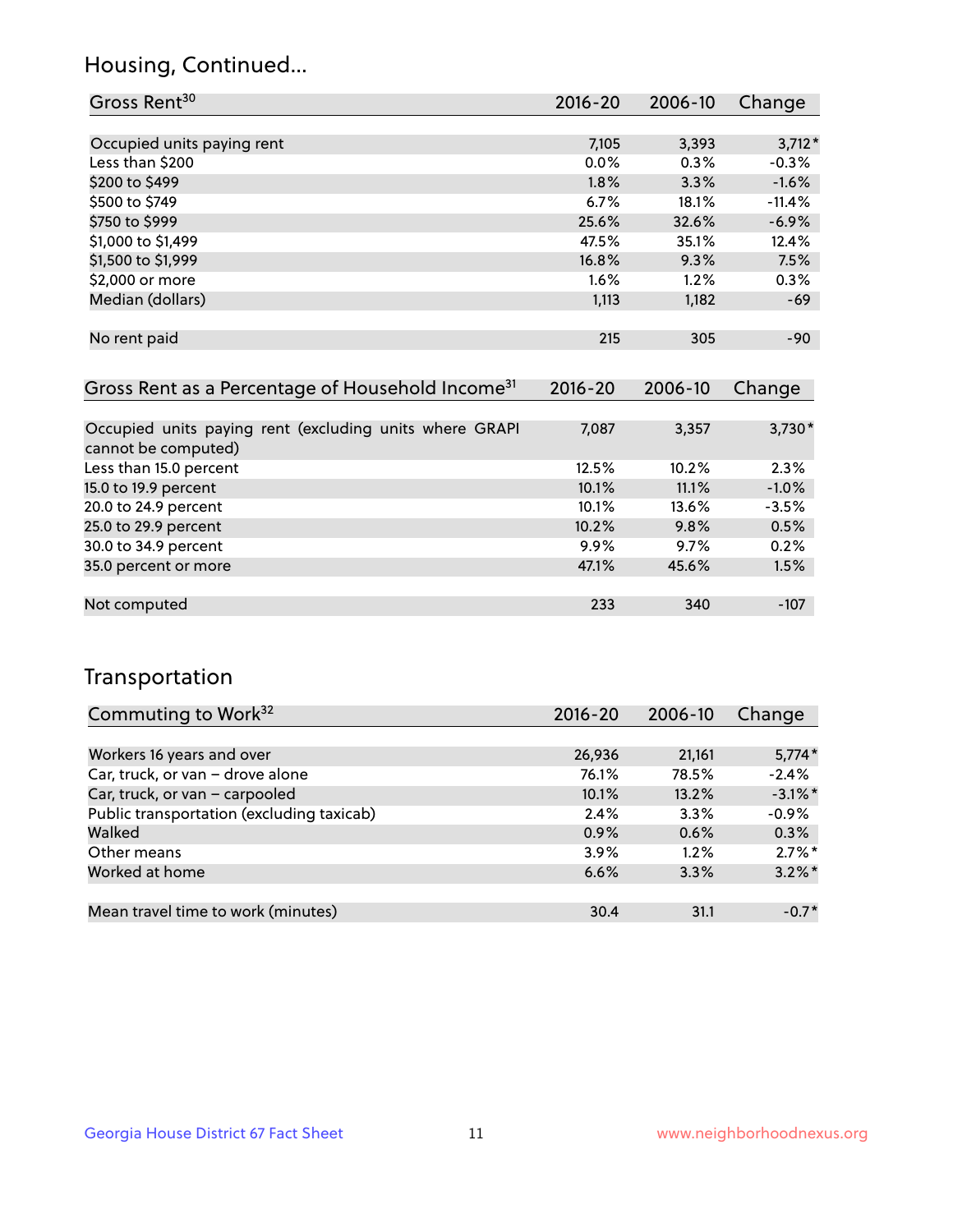## Transportation, Continued...

| Vehicles Available <sup>33</sup> | $2016 - 20$ | 2006-10 | Change     |
|----------------------------------|-------------|---------|------------|
|                                  |             |         |            |
| Occupied housing units           | 19,794      | 15,977  | $3,818*$   |
| No vehicles available            | 4.7%        | 4.6%    | 0.1%       |
| 1 vehicle available              | 34.4%       | 30.2%   | $4.2\%$ *  |
| 2 vehicles available             | 35.7%       | 41.5%   | $-5.9\%$ * |
| 3 or more vehicles available     | 25.3%       | 23.7%   | 1.6%       |

#### Health

| Health Insurance coverage <sup>34</sup>                 | 2016-20 |
|---------------------------------------------------------|---------|
|                                                         |         |
| Civilian Noninstitutionalized Population                | 56,023  |
| With health insurance coverage                          | 90.7%   |
| With private health insurance coverage                  | 71.7%   |
| With public health coverage                             | 29.1%   |
| No health insurance coverage                            | 9.3%    |
| Civilian Noninstitutionalized Population Under 19 years | 17,302  |
| No health insurance coverage                            | 4.6%    |
| Civilian Noninstitutionalized Population 19 to 64 years | 32,638  |
| In labor force:                                         | 26,527  |
| Employed:                                               | 25,527  |
| With health insurance coverage                          | 88.5%   |
| With private health insurance coverage                  | 85.2%   |
| With public coverage                                    | 7.4%    |
| No health insurance coverage                            | 11.5%   |
| Unemployed:                                             | 1,000   |
| With health insurance coverage                          | 64.2%   |
| With private health insurance coverage                  | 43.8%   |
| With public coverage                                    | 26.5%   |
| No health insurance coverage                            | 35.8%   |
| Not in labor force:                                     | 6,112   |
| With health insurance coverage                          | 82.9%   |
| With private health insurance coverage                  | 55.6%   |
| With public coverage                                    | 32.0%   |
| No health insurance coverage                            | 17.1%   |